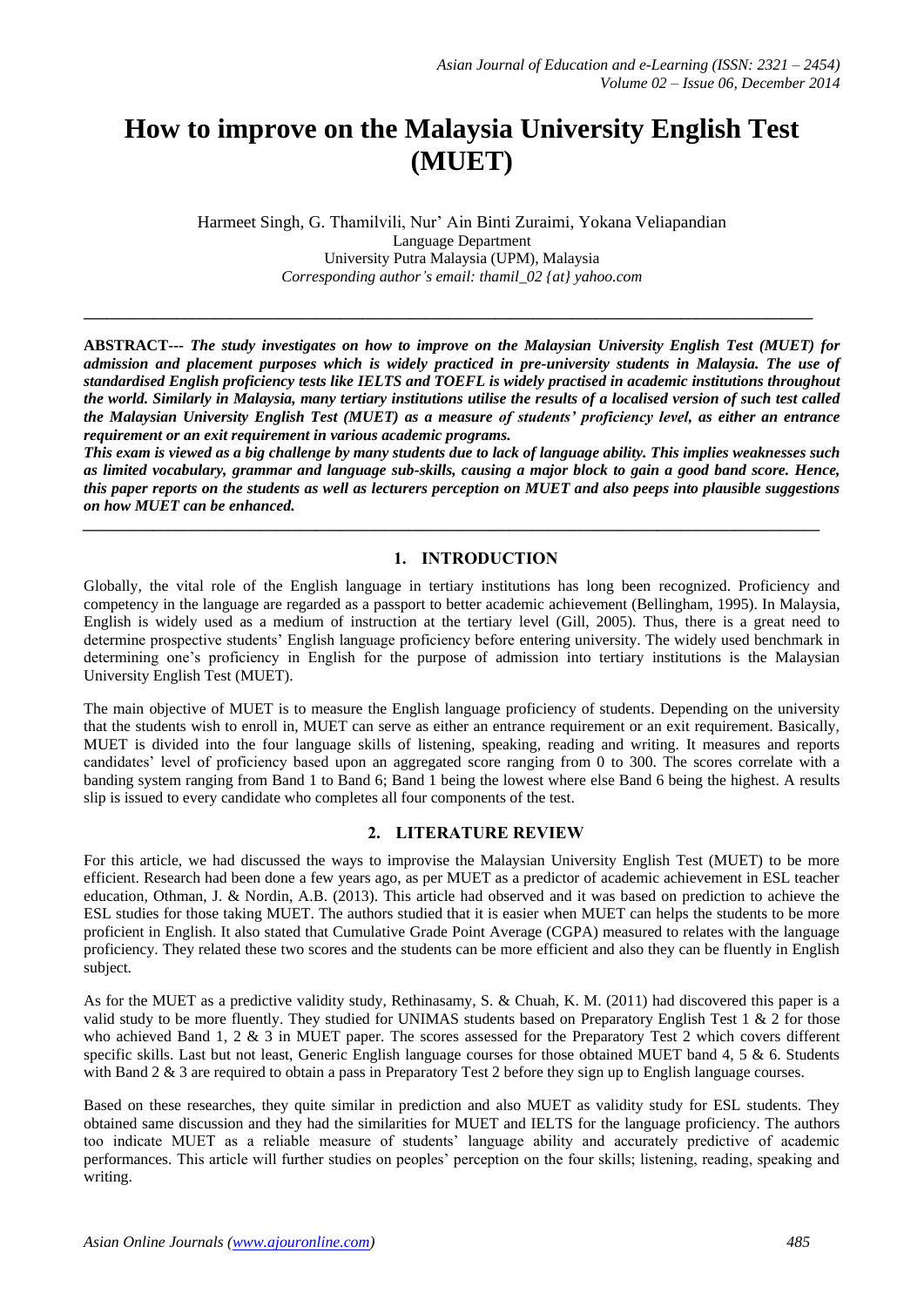# **3. METHODOLOGY**

In order to facilitate data collection, the study adopted the quantitative as well as **qualitative approaches**. **Quantitative** means were used to investigate the causal relationship between variables.

**Qualitative** measures in the form of a **focus group interview** were also undertaken to describe an existing phenomenon, i.e. the students as well as the lecturers perception on MUET and how it can be further improved. Seven students, three teachers as well as six lecturers were picked at random and answering questionnaires. Their answers are chosen and given as it will be used later in the discussion sub heading.

#### **Data collection**

The observation is manually conducted as we had provided questionnaire templates to the group and they need to answer and give us what is their point of view based on MUET skills. The factors such as the understanding of the exam, weakest paper, opinions and rating were included in the templates. The templates were given to the twelve random people and they are currently from different backgrounds and we just simply ask them to come out with their own opinions. This observation takes place in College Poly-Tech Mara Bangi, Sekolah Seri Suria and University Putra Malaysia (UPM) students.

#### **Data Analysis**

The templates were interpreted as in charts and tables in Results section. We discovered the sixteen peoples had come out with similar suggestions and they wanted to the paper will be better than previously.

Below, is the layout of the MUET format given by Malaysian Examination Council or Majlis Peperiksaan Malaysia (MPM); it consists of mode of the duration and the total scores for the specific paper.

#### **Layout of the MUET format**

| Paper<br>Code | Paper     | <b>Duration</b> | Weight<br>age | <b>Maximum</b><br><b>Score</b> |
|---------------|-----------|-----------------|---------------|--------------------------------|
| 800/1         | Listening | 30 minutes      | 15%           | 45                             |
| 800/2         | Speaking  | 30 minutes      | 15%           | 45                             |
| 800/3         | Reading   | 90 minutes      | 40%           | 120                            |
| 800/4         | Writing   | 90 minutes      | 30%           | 90                             |
| <b>TOTAL</b>  |           |                 | 100%          | 300                            |

# **4. RESULTS**

Below is the result of the questionnaire templates that we had observed and interpreted it as in Chart 1.



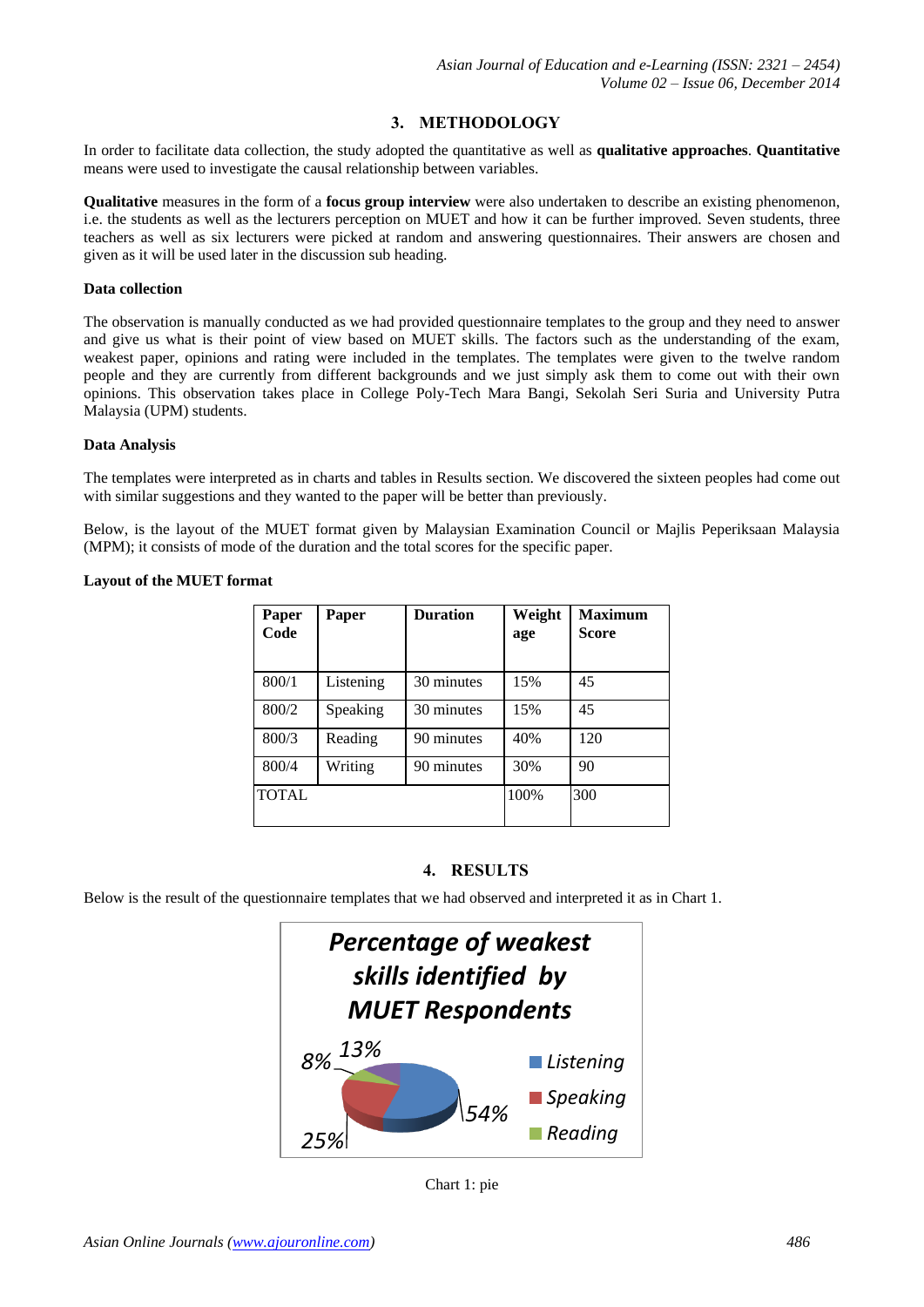The Pie Chart 1 above indicates the most flawed skill in the MUET. The researchers analysed the questionnaires and looked for a pattern in them. The pie chart above indicates the pattern that was found. 8% of the respondents said that the reading skill had the least flaws. On the contrary, majority agreed that the listening skill had the most flaws with a total number of 54%.

As for the suggestions 8 of the respondents gave suggestions pertaining to the rubric which included issues pertaining to the listening text itself, the loudness of the volume as well as the accent of the person speaking some even suggested to provide the test takers with earphones to enable them to listen to the text better hence successfully answering the exam.

From the pie chart, 25% of the respondents said that the speaking skill had the average flaws. As for the speaking skill most respondents suggested that to allocate more time to prepare themselves before the test starts, pleasing ways where students feel more confident and easy to speak and some suggested to provide microphones.

Lastly, 13 respondents gave suggestions to give students to choose and write whatever they want to and as long it is relevant to academic instead of interpreting data which exits in current MUET examination, duration of writing to be extended and few suggested to give easier topic in essay writing.

# **5. DISCUSSION**

Hence the researchers claim that indeed listening is the skill that needs the most improvisation. This statement is further strengthened by the findings of the questionnaire whereby 54% of the respondents agreed with the claims that listening is the skill that needs the most improvisation.

One of the set back that the researchers faced or our limitation was the respondents themselves. Some of them were too busy to fill in the questionnaire that they decided to 'WhatsApp' the answers instead. The issue that can be raised here is the issue of copy and paste feature that can be used or might have been used by the respondents. Some, especially those who are not from language background were not very familiar with the skills and exam structures. Due to this they were asking for a brief explanation before answering the questionnaire.

University Putra Malaysia Undergraduates respondents were able to answer the questionnaire without any further clarifications because they are exposed to MUET formerly.

#### **6. CONCLUSION**

This paper uncovered that listening skill is indeed the skill that had the most flaws followed by the speaking, writing and last but not least reading. Listening skill in the MUET should be taken into consideration seriously as it is also a part of the requirement in passing the MUET test. Meanwhile the setbacks faced by the respondents or other test takers in the listening test should be improved so that the MUET test itself can be more valid and reliable which really tests the listening skill.

#### **7. ACKNOWLEDGEMENT**

We would like to express our heartfelt thanks to the lecturers, students, teachers, classmates and all other individuals that directly or indirectly contributed in completing this journal.

#### **8. REFERENCES**

- 1. Bellingham, L. (1995). Navigating choppy seas: IELTS as a support for success in higher education. *The TESOLANZ Journal*, *3*, 21–28.
- 2. Gill, S.K. (2005). Language policy in Malaysia: Reversing direction. *Language Policy, 4*(3), 241–260.
- 3. Kaur, N., & Nordin, R. (2006). A case for reconstruction of the pedagogy of Malaysian University English Test (MUET) through thematic units instruction. *Journal of Institutional Research South East Asia*, *4*(1), 5–16.
- 4. Malaysian Examinations Council. (2006). *Examinations: MUET Regulations, Test Specifications, Test Format and Sample Questions.* Retrieved October 3, 2014, from One Semester of Speaking Tasks – An Experimental Approach with Low Proficiency Students.
- 5. Othman, J., & Nordin, A. B, (2013). MUET as a Predictor of Academic Achievement in ESL Teacher Education, GEMA online Journal of Language Studies, volume 13, No. 1. Retrieved from <http://ejournal.ukm.my/gema/article/view/2225> on November 9, 2014.
- 6. Pertanika J. Soc. Sci. & Hum. 21 (4): 1583 1593 (2013) Malaysian Examinations Council: http://mpm. edu.my. 1593
- 7. Rethinasamy, S., & Chuah K. M., (2011). The Malaysian University English Test (MUET) and its Use for Placement Purposes, Electronic Journal for Foreign Language Teaching, volume 8, No. 2. Pg. 234-245. Retrieved from<http://eflt.nus.edu.sg/v8n22011/rethinasamy.pdf> on November 8, 2014.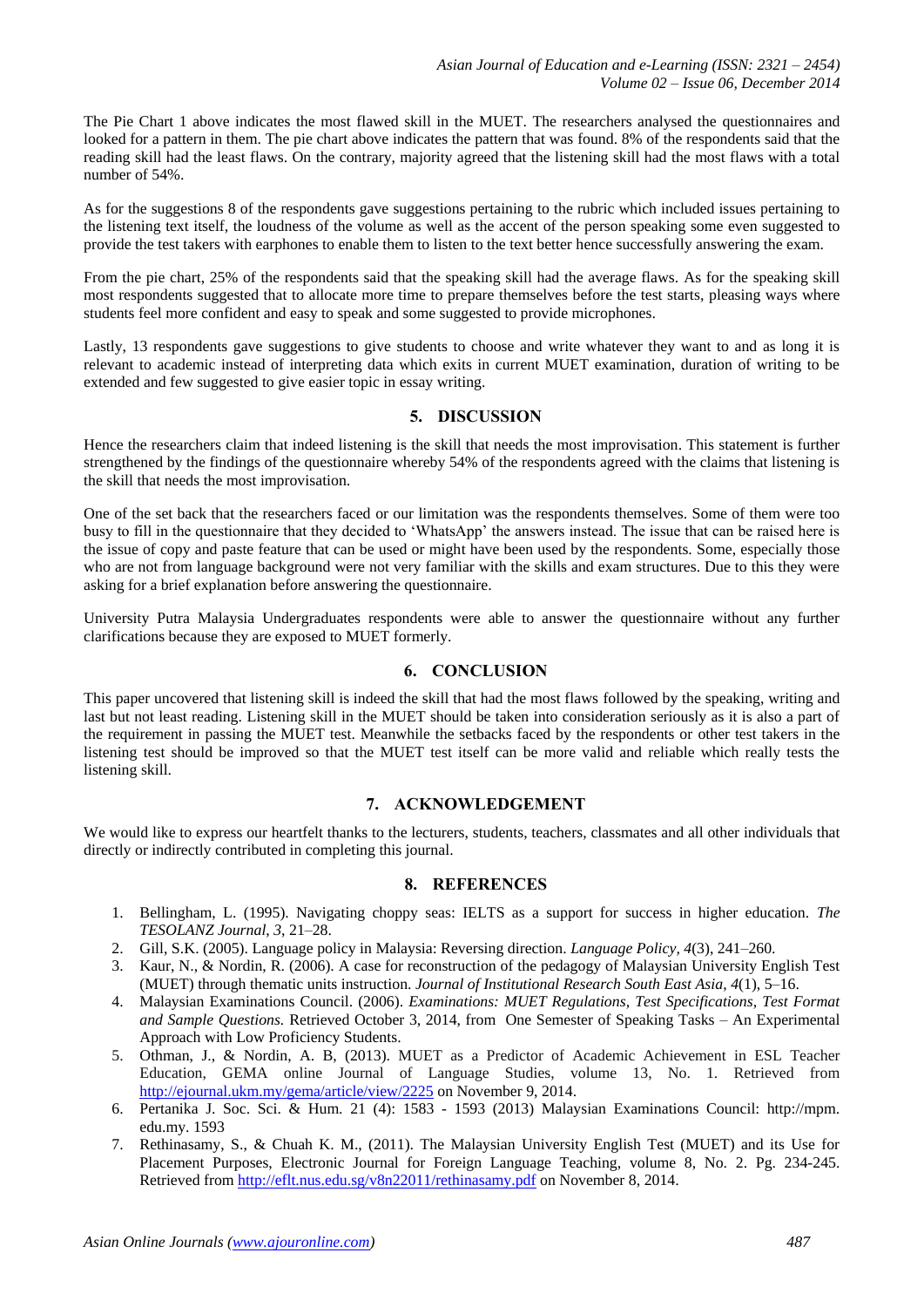# **APPENDIXES**

# **1. TEST FORMAT**

MUET comprises **four** papers. Candidates are required to sit for all the four papers.

Details of the four components are as follows.

# **Paper 1: Listening (30 minutes)**

Candidates will be required to listen to recorded texts twice and answer questions on them.

There is a total of 20 questions consisting of information transfer, short-answer questions, 3-option multiple-choice questions and 4-option multiple-choice questions.

#### **Paper 2: Speaking (30 minutes)**

Candidates will be required to perform two tasks: individual presentation and group interaction.

For the individual presentation, candidates will be given 2 minutes to prepare for the given task and 2 minutes to present. Candidates will also listen to the other candidates while they are making their presentations and take down notes for the group interaction.

For the group interaction (4 to a group), candidates will be given 2 minutes to prepare points to support or oppose the other candidates' views. After listening to everyone in the group, candidates will try to come to a consensus. The group will be given 10 minutes for the group interaction.

### **Paper 3: Reading (90 minutes)**

This paper comprises 45 multiple-choice questions based on passages from texts which may be taken from journals, newspapers, magazines, and academic and electronic sources. Questions are in the form of 3-option multiple-choice and 4-option multiple-choice questions.

# **Paper 4: Writing (90 minutes)**

This paper comprises two writing tasks: transferring information from a non-linear source to a linear text and a piece of extended writing. The stimulus may take the form of linear and/or non-linear texts.

**2.** Description of MUET Scores

| <b>Description</b><br><b>of</b><br><b>Aggregated</b><br><b>Scores</b><br><b>AGGREGATE</b><br><b>D SCORE</b> | <b>BAND</b>    | <b>USER</b>                  | <b>COMMUNICATI</b><br><b>VE ABILITY</b>                                                              | <b>COMPREHENSIO</b><br>N                                             | <b>TASK</b><br><b>PERFORMANC</b><br>E                      |
|-------------------------------------------------------------------------------------------------------------|----------------|------------------------------|------------------------------------------------------------------------------------------------------|----------------------------------------------------------------------|------------------------------------------------------------|
| $260 - 300$                                                                                                 | 6              | Highly<br>proficient<br>user | Very fluent; highly<br>appropriate use of<br>language;<br>hardly<br>grammatical<br>any<br>error      | Very<br>good<br>understanding<br>of<br>language<br>and<br>context    | Very high ability<br>to function in the<br>language        |
| $220 - 259$                                                                                                 | 5              | Proficient<br>user           | appropriate<br>Fluent;<br>use of language; few<br>grammatical errors                                 | Good understanding<br>of language<br>and<br>context                  | High<br>ability<br>to<br>function<br>in<br>the<br>language |
| $180 - 219$                                                                                                 | $\overline{4}$ | Satisfactor<br>y user        | Generally<br>fluent;<br>generally<br>appropriate use of<br>language;<br>some<br>grammatical errors   | Satisfactory<br>understanding<br>of<br>language<br>and<br>context    | Satisfactory<br>ability to function<br>in the language     |
| $140 - 179$                                                                                                 | 3              | Modest<br>user               | Fairly fluent; fairly<br>appropriate use of<br>language;<br>many<br>grammatical errors               | Fair understanding<br>of<br>language<br>and<br>context               | Fair<br>ability<br>to<br>function<br>in<br>the<br>language |
| $100 - 139$                                                                                                 | $\mathfrak{D}$ | Limited<br>user              | <b>Not</b><br>fluent;<br>inappropriate use of<br>language;<br>very<br>frequent<br>grammatical errors | Limited<br>understanding<br>of<br>language<br>and<br>context         | Limited ability to<br>function in<br>the<br>language       |
| Below 100                                                                                                   | $\mathbf{1}$   | Very<br>limited user         | Hardly able to use<br>the language                                                                   | limited<br>Very<br>understanding<br>of<br>language<br>and<br>context | limited<br>Very<br>ability to function<br>in the language  |